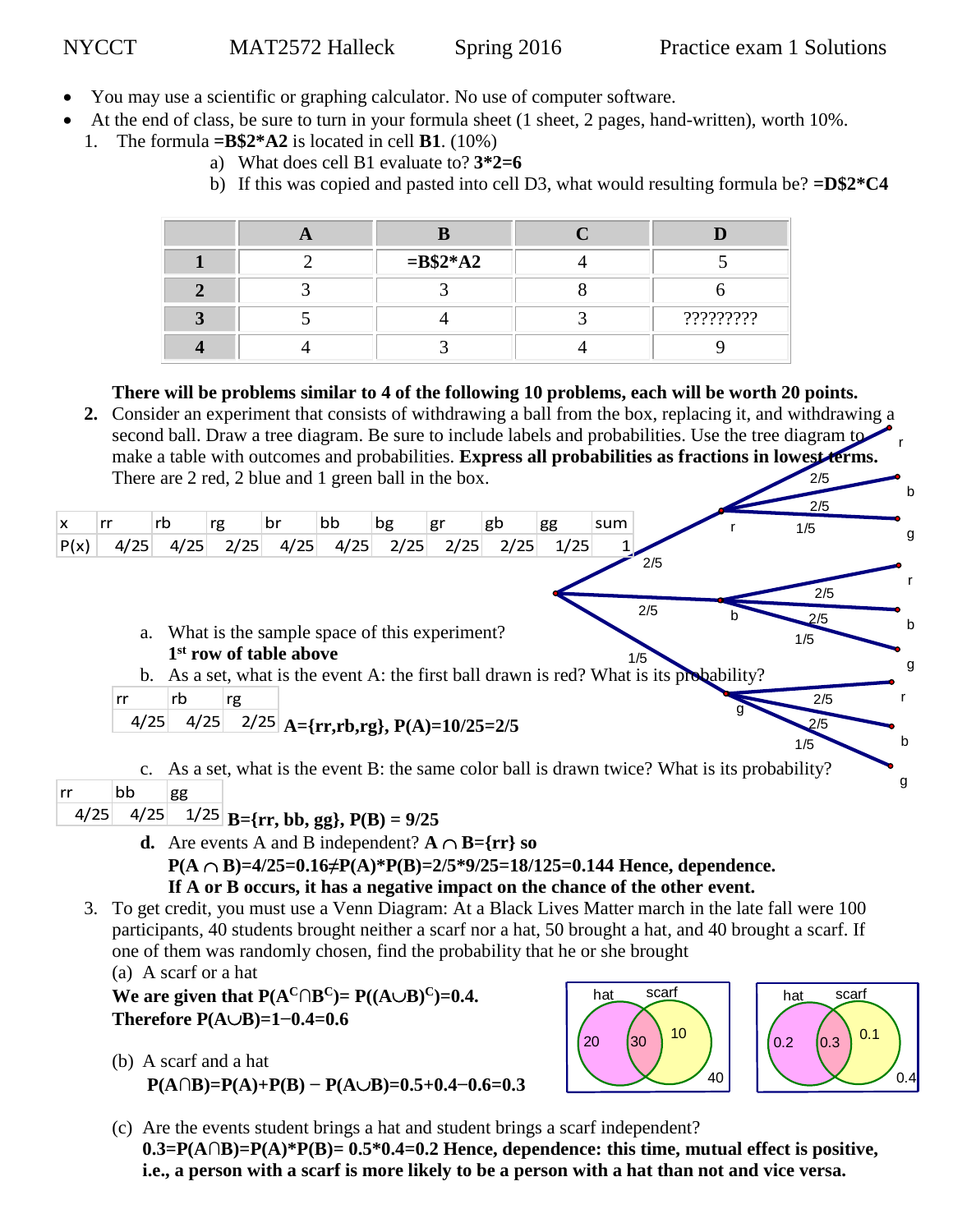- 4. 2 fair 6-sided die are rolled (one green & one red) & the outcome is coordinate (green face, red face).
	- a. Let A be the event that the faces sum to an even number greater than  $8$ . Find  $P(A)$ .

A= 
$$
\{46,55,64,66\}
$$
 so P(A)= $4/36=1/9$ 

- b. Let B be the event that the faces are the same (doubles). Find P(B).
- B**={11,22,33,…,66} so P(B)=6/36=1/6**
- c. Find  $A \cap B$  as set. Find  $P(A \cap B)$ .
	- $A \cap B = \{55,66\}$  so  $P(A \cap B) = 2/36 = 1/18$
- d. Are A and B independent events? **No, P(A)\*P(B)=1/9\*1/6=1/54** $\neq$ 1/18= **P(A**  $\cap$  B)<sub>2</sub> 3 **Events A & B are dependent. Chance of an event is enhanced if the other occurs.**

1

3

4

5. In a game, each spinner is spun once and the results are added.





a. Use a tree to find paths to the outcomes and their probabilities **Since the outcomes for each path are equally likely, we don't need to use the tree to find probabilities. Instead we find the freqs.**

b. Find the random variable that represents the game

(make a table with the possible outcomes and their probabilities).

| X    |      |      |      |     |     |      |     | $10$ SUM |
|------|------|------|------|-----|-----|------|-----|----------|
| f(x) |      |      |      | ٮ   |     |      |     |          |
| P(x) | 1/12 | 1/12 | 1/12 | 1/4 | 1/6 | 1/12 | 1/6 |          |

- 6. Three cards are pulled from a deck of 52 cards. Find the probability of obtaining
	- a. at least one club. Find complement (no club) b. a pair. choose face value of pair, then suits of



pair cards, then the nonpair card,

3 5 6

6

9

6 7 7

5 6

• 8

10

9

4

2 3

2 3 5

6

6

5



c. 3 of a kind: almost the same reasoning as for pair d. straight (3 cards whose face values are in order, an ace can be lower than 2 or higher than king. Choose starting face (all except Q) & suits for each card



 $12 * 4^3$ 52  $\binom{52}{3}$ 

e. a flush (all 3 of the same suit) choose suit and then face values for the 3 cards f. a straight flush: choose suit  $&$  starting face

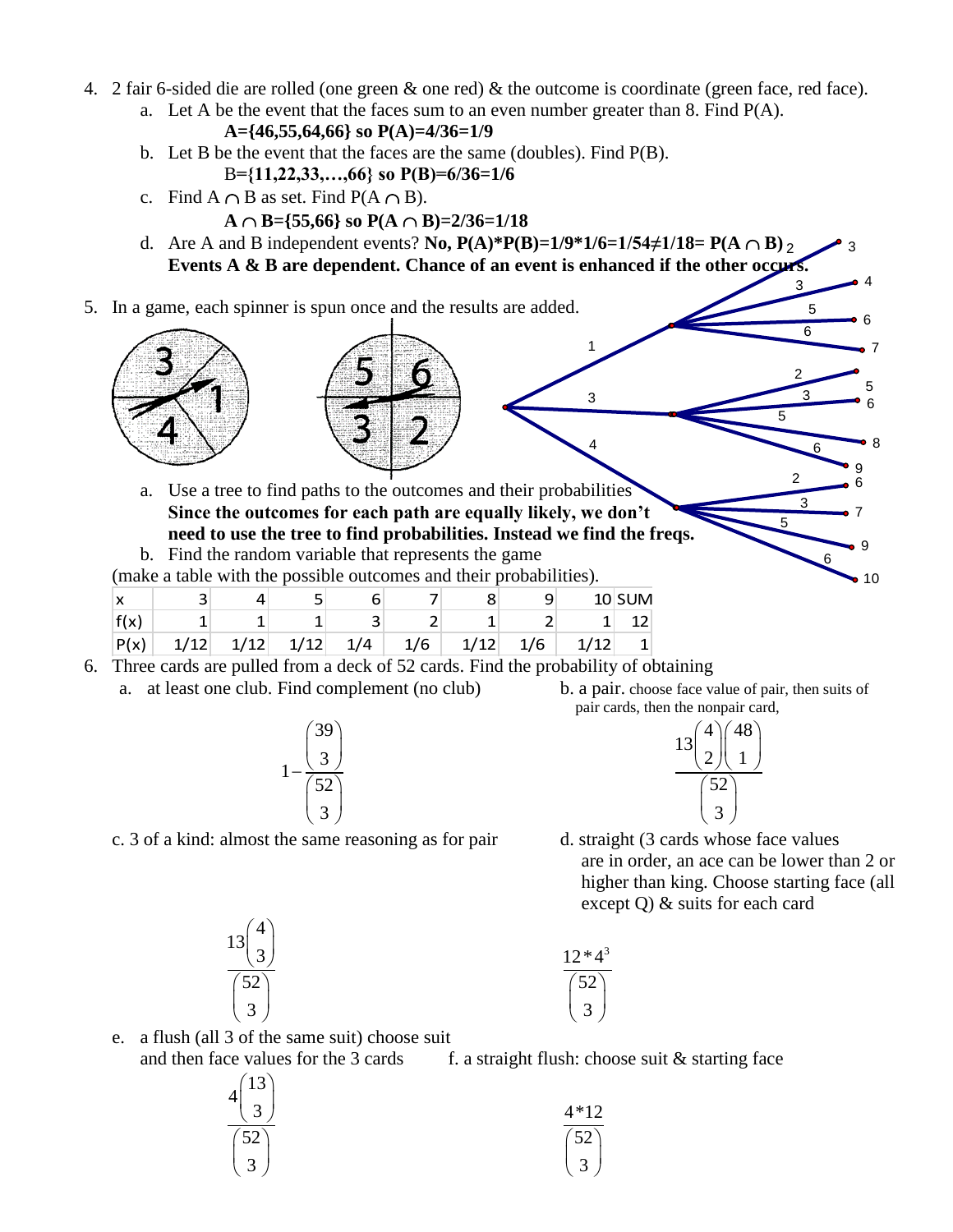f. use your answers to d, e, f to determine whether getting a straight and getting a flush are independent events. Does d\*e=f?

 $12 * 4^3$ 52  $\binom{52}{3}$ 13 4 3 52 3  $\binom{13}{3}$  $\frac{(3)}{\binom{52}{3}} = ? \frac{4*12}{\binom{52}{3}}$ 52  $\binom{52}{3}$ **Extract expressions from the RHS that are on LHS and see if what's left evaluates to 1.**  $\left[13\right)_{4^3}$ 4 3 52 3  $\binom{13}{3}$  $\binom{52}{3}$ 4\*12 52  $\binom{52}{3}$  $=? \frac{4*12}{1}$ 52  $\binom{52}{3}$ or is  $\left[13\right)_{43}$ 4 3 52 3  $\binom{13}{3}$  $\frac{3}{3}$ <br> $\left(\frac{52}{3}\right)$  = ?1 **Evaluating**  $\frac{13*12*11*4^3}{52*51*50}$  =  $\frac{6*11*4^2}{51*25}$  $\frac{5}{52*51*50}$  =  $\frac{0.11}{51*25}$  = 0.83 whose reciprocal is ~6/5.

Hence, if a flush or straight occurs the chance of the other increases by about 20%. By the way, d\*e~0.18% and f~0.22%.

- 7. A jar contains 3 chocolate chip cookies and x oatmeal cookies. Two cookies are pulled one at a time from the jar without replacement.
	- a. Find an expression that represents the probability one cookie is chocolate chip and the next cookie is oatmeal.

$$
\frac{3}{3+x} * \frac{x}{2+x} = \frac{3x}{(3+x)(2+x)}
$$

b. Find an expression that represents the probability one cookie is chocolate chip and the other cookie is oatmeal, regardless of the order in which they come out.

$$
\frac{3}{3+x} \times \frac{x}{2+x} + \frac{x}{3+x} \times \frac{3}{2+x} = \frac{6x}{(3+x)(2+x)} \text{ or } \frac{\binom{3}{1}\binom{x}{1}}{\binom{x+3}{2}}
$$

c. If the chance of getting the event described in a. is 2/7, find an equation and solve to determine x.

 $(3+x)(2+x)$  $3x$  2  $\frac{3+x}{2+x}$   $\frac{2+x}{7}$ *x*  $\frac{3x}{(x+x)(2+x)} = \frac{2}{7}$  or  $21x = 2(3+x)(2+x) = 12+10x+2x^2$  $21x = 2(3+x)(2+x) = 12+10x+2x^2$  or  $0=2x^2$  $0 = 2x^2 - 11x + 12 = (2x - 3)*(x - 4)$  or {3/2, 4} but answer must be an integer so x=4.

8. A 5 digit PIN number can begin with any digit (except zero) and the remaining digits have no restriction, but otherwise is selected randomly.

a. Find the probability that the PIN code has no repeated digits, begins with a 7 and ends with an 8. **The outer digits are determined but the middle 3 digits have no restriction so 10^3/(9\*10^4)=1/90**

- **b.** Find the probability the PIN code is odd:  $P(O)=9*10^{3}*5/(9*10^{4})=1/2$
- **c.** Find the conditional probability that the PIN code is odd given that the code has no repeated digits: **Make selections for the last and first digits which will have 5 and 8 possible choices respectively, then the number of choices for the middle 3 digits are 8,7 and 6, respectively. Denominator is enumerated by counting choices for 1st digit then it is a permutation for remaining digits: P(O|NR)=P(O∩NR)/P(NR)=5\*8^2\*7\*6/(9^2\*8\*7\*6)=5\*8/9^2**
- d. Are the events PIN is odd and PIN has no repeated digits independent? **No, P(O)=.5≠ P(O|NR)=40/81. Not allowing repeats has a slightly negative effect on the chance of being odd.**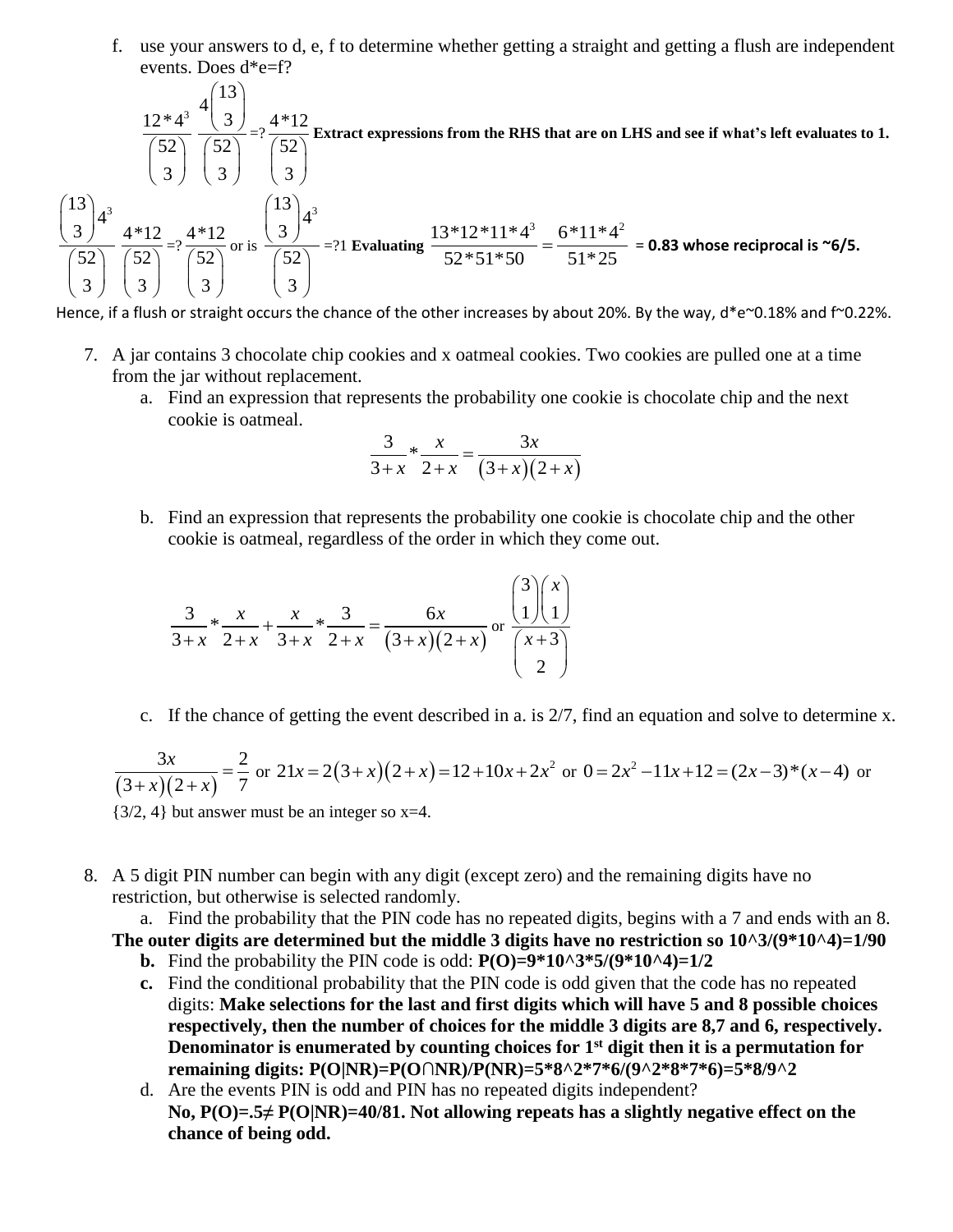- 9. There are 12 top female runners in a marathon, 7 from Africa and 5 from outside of Africa. If they each have an equal chance getting any of the top 12 positions, find the chance that
	-

a. exactly 3 of the top 5 runner will be from Africa  
\n
$$
P(X=3) = \frac{{7 \choose 3} {5 \choose 2}}{{12 \choose 5}} = \frac{7nCr3*5nCr2}{12nCr5} \approx 0.44
$$

b. all 5 of the top runners will be from Africa

all 5 of the top runner will be from Africa  
\n
$$
P(X=5) = \frac{{\binom{7}{5}} {\binom{5}{0}}}{{\binom{12}{5}}} = \frac{7 * 6 * 5 * 4 * 3}{12 * 11 * 10 * 9 * 8} = \frac{7}{11 * 3 * 8} = \frac{7}{264} \approx 0.027
$$

c. at least 3 of the top 5 numbers will be from Africa.  
\n
$$
P(X \ge 3) = \frac{{\binom{7}{3}} {\binom{5}{2}}}{{\binom{12}{5}}} + \frac{{\binom{7}{3}} {\binom{5}{0}}}{{\binom{12}{5}}} + \frac{{\binom{7}{3}} {\binom{5}{0}}}{{\binom{12}{5}}} \approx 0.69
$$

- 10. A fair coin is flipped 6 times. Let X represent the number of heads in the first 3 tosses. Let Y represent the number of heads in the  $2<sup>nd</sup>$  set of 3 tosses. Make a table of X cross Y with the marginals determined by the probabilities for X and Y. Use independence to determine the probabilities of the interior.
	- a. Use the table to find  $P(X=Y)$ .

| The distributions for both X and Y are: $\frac{ P(k) }{ 1/8 } \frac{1}{3/8} \frac{3}{8} \frac{1}{1/8}$ |  |  |  |
|--------------------------------------------------------------------------------------------------------|--|--|--|
|                                                                                                        |  |  |  |

**Here is a table for X cross Y with an interior not yet filled in:**

**We fill in the interior by using independence, e.g., P(X=1 ∩ Y=3)= P(X=1) \*P(Y=3)=3/8\*1/8=3/64 We end up with the following:** 

| Y\X          | 0    |      |      | 3    |     |
|--------------|------|------|------|------|-----|
| O            | 1/64 | 3/64 | 3/64 | 1/64 | 1/8 |
|              | 3/64 | 9/64 | 9/64 | 3/64 | 3/8 |
| $\mathbf{2}$ | 3/64 | 9/64 | 9/64 | 3/64 | 3/8 |
| 3            | 1/64 | 3/64 | 3/64 | 1/64 | 1/8 |
|              | 1/8  | 3/8  | 3/8  | 1/8  |     |

| Y\X |                       | 3 |     |
|-----|-----------------------|---|-----|
|     |                       |   | 1/8 |
|     |                       |   | 3/8 |
| 2   |                       |   | 3/8 |
| 3   |                       |   | 1/8 |
|     | $1/8$ 3/8 3/8 $1/8$ 1 |   |     |

$$
P(X=Y)=P(0,0)+P(1,1)...+P(3,3)
$$
  
=1/64+9/64+9/64+1/64=20/64=5/16

b. Use symmetry, complementation and your answer from a. to find  $P(X>Y)$  $P(X>Y) = \frac{1-P(X=Y)}{P(X=Y)}$  $\frac{(X=Y)}{2} = \frac{1-5/16}{2}$  $\frac{5/16}{2} = \frac{16-5}{32}$  $\frac{6-5}{32} = \frac{11}{32}$ 32